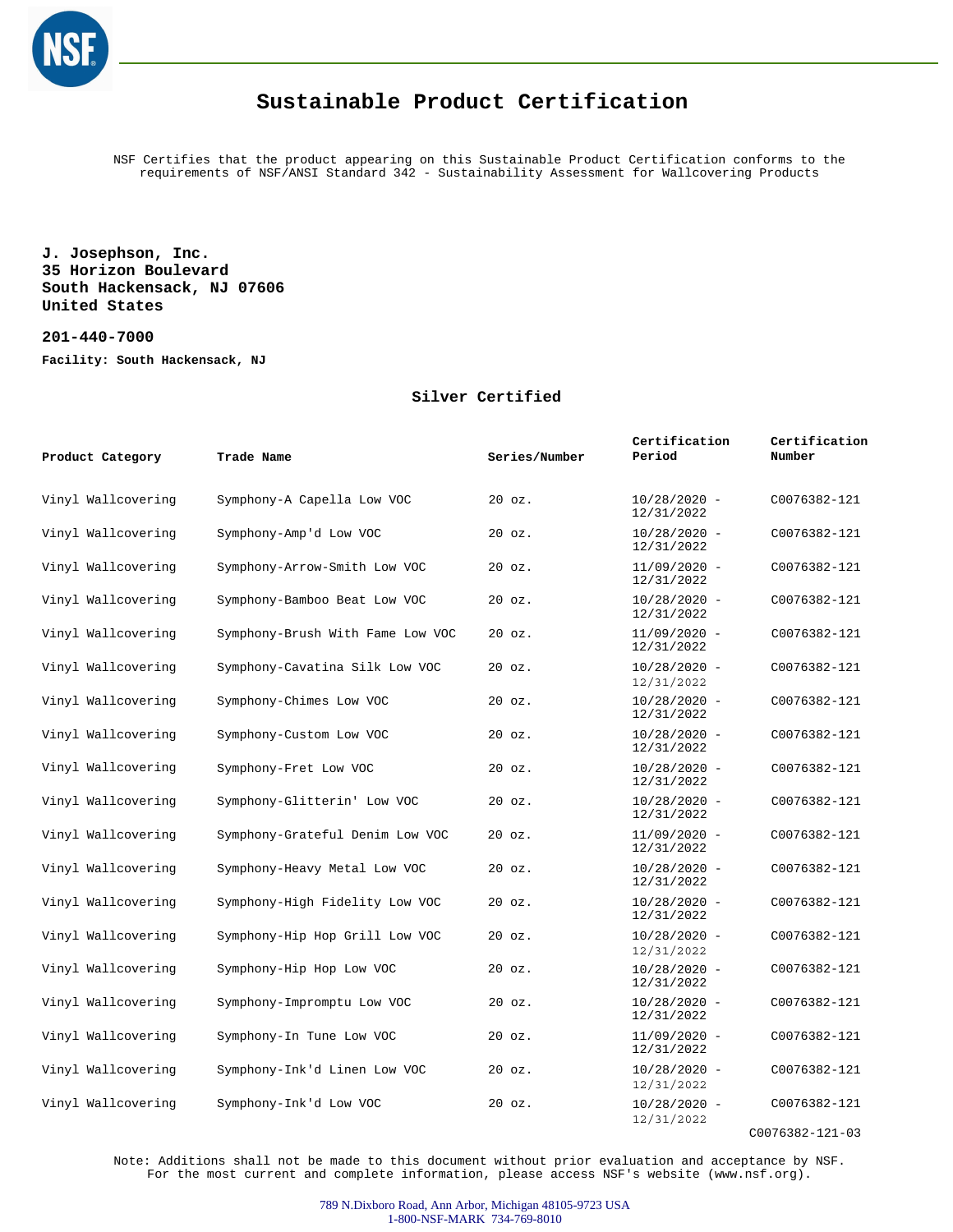

| Vinyl Wallcovering | Symphony-Jailhouse Rocks Low VOC  | $20$ $oz.$ | $10/28/2020 -$<br>12/31/2022 | C0076382-121 |
|--------------------|-----------------------------------|------------|------------------------------|--------------|
| Vinyl Wallcovering | Symphony-Maestro Low VOC          | 20 oz.     | $10/28/2020 -$<br>12/31/2022 | C0076382-121 |
| Vinyl Wallcovering | Symphony-Moondance Low VOC        | $20$ $oz.$ | $10/28/2020 -$<br>12/31/2022 | C0076382-121 |
| Vinyl Wallcovering | Symphony-On Pointe Low VOC        | $20$ $oz.$ | $11/09/2020 -$<br>12/31/2022 | C0076382-121 |
| Vinyl Wallcovering | Symphony-Overture Suite 2 Low VOC | 20 oz.     | $10/28/2020 -$<br>12/31/2022 | C0076382-121 |
| Vinyl Wallcovering | Symphony-Overture Wall Low VOC    | $20$ $oz.$ | $10/28/2020 -$<br>12/31/2022 | C0076382-121 |
| Vinyl Wallcovering | Symphony-Per-Sueded Low VOC       | 20 oz.     | $10/28/2020 -$<br>12/31/2022 | C0076382-121 |
| Vinyl Wallcovering | Symphony-Pulse Low VOC            | $20$ $oz.$ | $10/28/2020 -$<br>12/31/2022 | C0076382-121 |
| Vinyl Wallcovering | Symphony-Puzzle Piece Low VOC     | $20$ $oz.$ | $11/09/2020 -$<br>12/31/2022 | C0076382-121 |
| Vinyl Wallcovering | Symphony-Puzzle Silk Low VOC      | $20$ $oz.$ | $11/09/2020 -$<br>12/31/2022 | C0076382-121 |
| Vinyl Wallcovering | Symphony-Remix Low VOC            | 20 oz.     | $10/28/2020 -$<br>12/31/2022 | C0076382-121 |
| Vinyl Wallcovering | Symphony-Rock 'N' Roll Low VOC    | 20 oz.     | $10/28/2020 -$<br>12/31/2022 | C0076382-121 |
| Vinyl Wallcovering | Symphony-Rock 'N' Scroll Low VOC  | $20$ $oz.$ | $10/28/2020 -$<br>12/31/2022 | C0076382-121 |
| Vinyl Wallcovering | Symphony-Rollin' Stone Low VOC    | $20$ $oz.$ | $11/09/2020 -$<br>12/31/2022 | C0076382-121 |
| Vinyl Wallcovering | Symphony-Sanshin Low VOC          | 20 oz.     | $10/28/2020 -$<br>12/31/2022 | C0076382-121 |
| Vinyl Wallcovering | Symphony-Sarinda Low VOC          | 20 oz.     | $10/28/2020 -$<br>12/31/2022 | C0076382-121 |
| Vinyl Wallcovering | Symphony-Scales Low VOC           | 20 oz.     | $10/28/2020 -$<br>12/31/2022 | C0076382-121 |
| Vinyl Wallcovering | Symphony-Shennai Texture Low VOC  | $20$ $oz.$ | $10/28/2020 -$<br>12/31/2022 | C0076382-121 |
| Vinyl Wallcovering | Symphony-Sisal Song Low VOC       | $20$ $oz.$ | $11/09/2020 -$<br>12/31/2022 | C0076382-121 |
| Vinyl Wallcovering | Symphony-Sonnet Low VOC           | 20 oz.     | $10/28/2020 -$<br>12/31/2022 | C0076382-121 |
| Vinyl Wallcovering | Symphony-Strings Low VOC          | $20$ $oz.$ | $10/28/2020 -$<br>12/31/2022 | C0076382-121 |
| Vinyl Wallcovering | Symphony-Terrazzo Tap Low VOC     | $20$ $oz.$ | $11/09/2020 -$<br>12/31/2022 | C0076382-121 |
| Vinyl Wallcovering | Symphony-Tiki Low VOC             | 20 oz.     | $11/09/2020 -$<br>12/31/2022 | C0076382-121 |
| Vinyl Wallcovering | Symphony-Tiki Stripe Low VOC      | 20 oz.     | $11/09/2020 -$<br>12/31/2022 | C0076382-121 |
| Vinyl Wallcovering | Symphony-Timbre Low VOC           | $20$ $oz.$ | $10/28/2020 -$<br>12/31/2022 | C0076382-121 |
| Vinyl Wallcovering | Symphony-Tropical Tune Low VOC    | 20 oz.     | $11/09/2020 -$<br>12/31/2022 | C0076382-121 |
| Vinyl Wallcovering | Symphony-Uncorked Low VOC         | 20 oz.     | $10/28/2020 -$<br>12/31/2022 | C0076382-121 |
| Vinyl Wallcovering | Symphony-Virtuoso Low VOC         | 20 oz.     | $10/28/2020 -$<br>12/31/2022 | C0076382-121 |

C0076382-121-03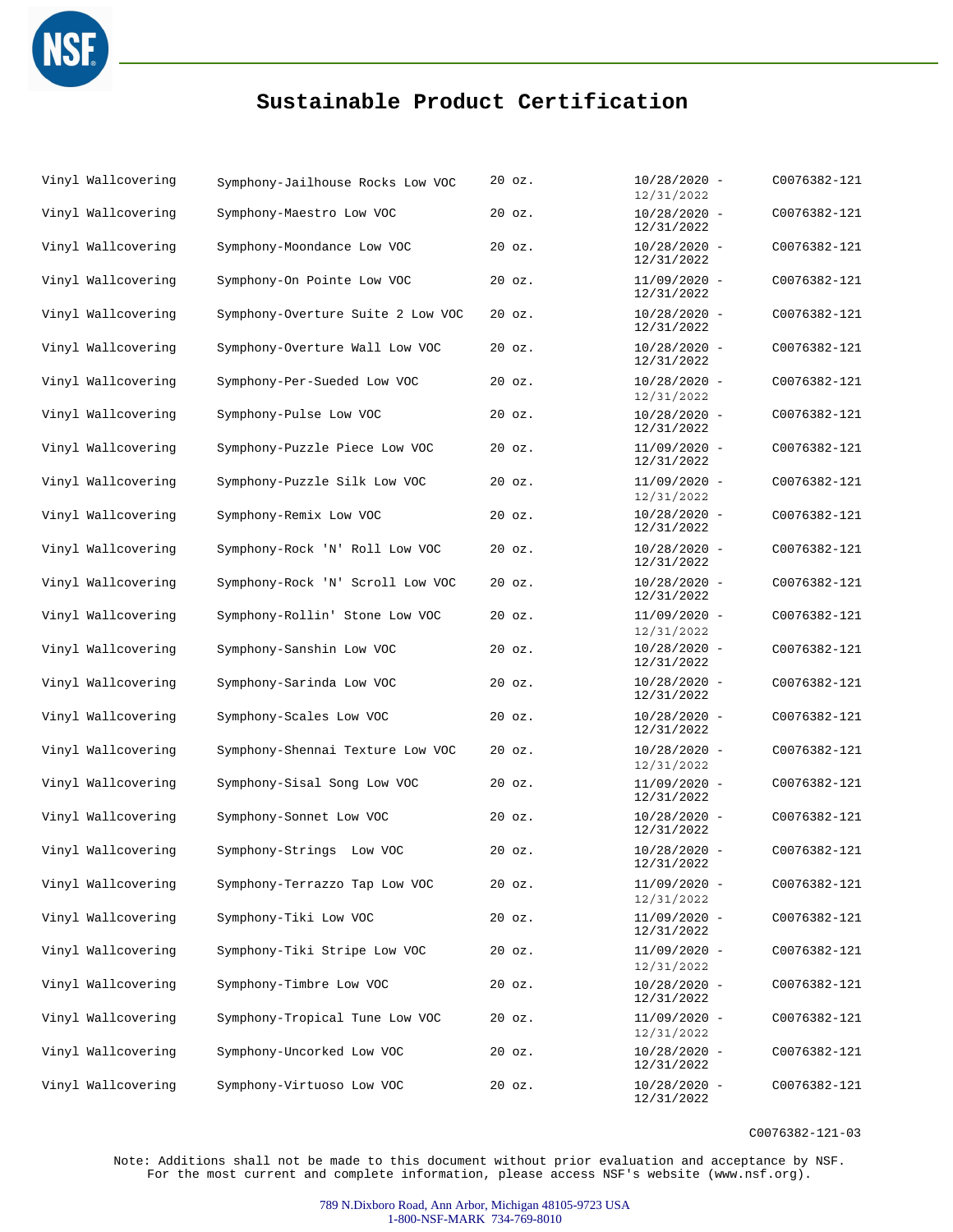

| Vinyl Wallcovering | Symphony-Viva Low VOC          | $20$ $oz.$ | $10/28/2020 -$<br>12/31/2022 | C0076382-121 |
|--------------------|--------------------------------|------------|------------------------------|--------------|
| Vinyl Wallcovering | Symphony-What the Hemp Low VOC | 20 oz.     | $11/09/2020 -$<br>12/31/2022 | C0076382-121 |
| Vinyl Wallcovering | Symphony-What the Hex Low VOC  | 20 oz.     | $11/09/2020 -$<br>12/31/2022 | C0076382-121 |
| Vinyl Wallcovering | Vycon-Alder Wood Low VOC       | 20 oz.     | $10/28/2020 -$<br>12/31/2022 | C0076382-121 |
| Vinyl Wallcovering | Vycon-Allure Low VOC           | $20$ $oz.$ | $10/28/2020 -$<br>12/31/2022 | C0076382-121 |
| Vinyl Wallcovering | Vycon-Angles Low VOC           | $20$ $oz.$ | $11/09/2020 -$<br>12/31/2022 | C0076382-121 |
| Vinyl Wallcovering | Vycon-Angles Max Low VOC       | 20 oz.     | $11/09/2020 -$<br>12/31/2022 | C0076382-121 |
| Vinyl Wallcovering | Vycon-Angles Silk Low VOC      | 20 oz.     | $11/09/2020 -$<br>12/31/2022 | C0076382-121 |
| Vinyl Wallcovering | Vycon-Beam Low VOC             | 20 oz.     | $10/28/2020 -$<br>12/31/2022 | C0076382-121 |
| Vinyl Wallcovering | Vycon-Bobbin Weave Low VOC     | 20 oz.     | $11/09/2020 -$<br>12/31/2022 | C0076382-121 |
| Vinyl Wallcovering | Vycon-Brushstroke Low VOC      | 20 oz.     | $10/28/2020 -$<br>12/31/2022 | C0076382-121 |
| Vinyl Wallcovering | Vycon-Canopy Low VOC           | $20$ $oz.$ | $10/28/2020 -$<br>12/31/2022 | C0076382-121 |
| Vinyl Wallcovering | Vycon-Casbah Silk Low VOC      | 20 oz.     | $10/28/2020 -$<br>12/31/2022 | C0076382-121 |
| Vinyl Wallcovering | Vycon-Charisma Low VOC         | $20$ $oz.$ | $10/28/2020 -$<br>12/31/2022 | C0076382-121 |
| Vinyl Wallcovering | Vycon-Chipper Low VOC          | 20 oz.     | $10/28/2020 -$<br>12/31/2022 | C0076382-121 |
| Vinyl Wallcovering | Vycon-Custom Low VOC           | 20 oz.     | $10/28/2020 -$<br>12/31/2022 | C0076382-121 |
| Vinyl Wallcovering | Vycon-Divine Incline Low VOC   | $20$ $oz.$ | $11/09/2020 -$<br>12/31/2022 | C0076382-121 |
| Vinyl Wallcovering | Vycon-Divine Low VOC           | $20$ $oz.$ | $11/09/2020 -$<br>12/31/2022 | C0076382-121 |
| Vinyl Wallcovering | Vycon-Fresh Mesh Low VOC       | $20$ $oz.$ | $11/09/2020 -$<br>12/31/2022 | C0076382-121 |
| Vinyl Wallcovering | Vycon-Fresh Plaid Low VOC      | $20$ $oz.$ | $11/09/2020 -$<br>12/31/2022 | C0076382-121 |
| Vinyl Wallcovering | Vycon-Gallery Silk Low VOC     | 20 oz.     | $11/09/2020 -$<br>12/31/2022 | C0076382-121 |
| Vinyl Wallcovering | Vycon-Herringbone Low VOC      | 20 oz.     | $10/28/2020 -$<br>12/31/2022 | C0076382-121 |
| Vinyl Wallcovering | Vycon-Hide & Silk Low VOC      | 20 oz.     | $11/09/2020 -$<br>12/31/2022 | C0076382-121 |
| Vinyl Wallcovering | Vycon-In A Flash Low VOC       | $20$ $oz.$ | $11/09/2020 -$<br>12/31/2022 | C0076382-121 |
| Vinyl Wallcovering | Vycon-In Stitches Low VOC      | $20$ $oz.$ | $11/09/2020 -$<br>12/31/2022 | C0076382-121 |
| Vinyl Wallcovering | Vycon-Legacy Low VOC           | $20$ $oz.$ | $10/28/2020 -$<br>12/31/2022 | C0076382-121 |
| Vinyl Wallcovering | Vycon-Legacy Pivot Low VOC     | 20 oz.     | $10/28/2020 -$<br>12/31/2022 | C0076382-121 |
| Vinyl Wallcovering | Vycon-Legacy Rain Low VOC      | 20 oz.     | $10/28/2020 -$<br>12/31/2022 | C0076382-121 |
| Vinyl Wallcovering | Vycon-Make It Mylar Low VOC    | 20 oz.     | $11/09/2020 -$<br>12/31/2022 | C0076382-121 |

C0076382-121-03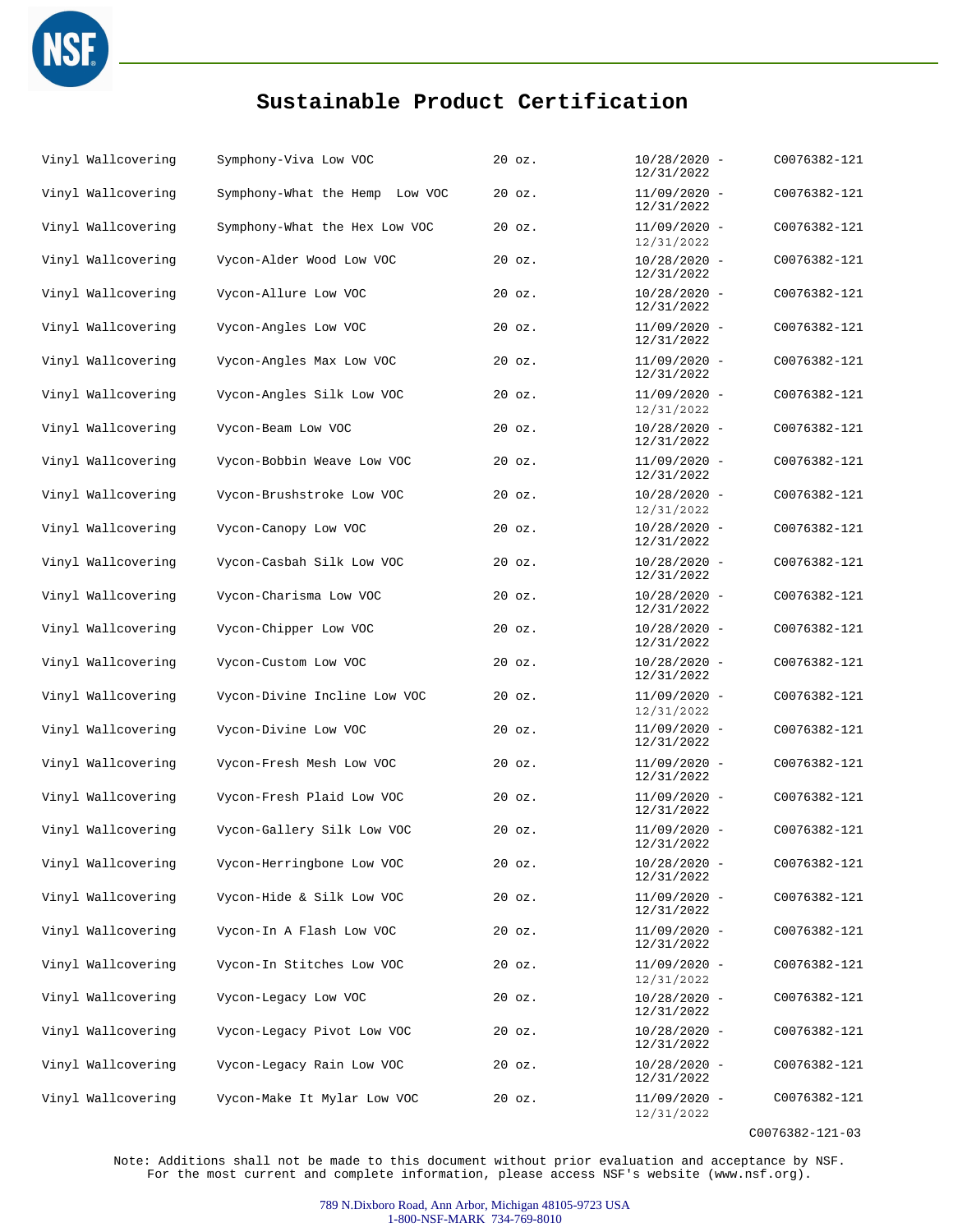

| Vinyl Wallcovering | Vycon-Marble Low VOC              | $20$ $oz.$ | $10/28/2020 -$<br>12/31/2022 | C0076382-121 |
|--------------------|-----------------------------------|------------|------------------------------|--------------|
| Vinyl Wallcovering | Vycon-Marco Low VOC               | 20 oz.     | $10/28/2020 -$<br>12/31/2022 | C0076382-121 |
| Vinyl Wallcovering | Vycon-Metalline Papyrus 2 Low VOC | $20$ $oz.$ | $10/28/2020 -$<br>12/31/2022 | C0076382-121 |
| Vinyl Wallcovering | Vycon-Meteor/MeteorShower Low VOC | $20$ $oz.$ | $10/28/2020 -$<br>12/31/2022 | C0076382-121 |
| Vinyl Wallcovering | Vycon-Muse Low VOC                | 20 oz.     | $10/28/2020 -$<br>12/31/2022 | C0076382-121 |
| Vinyl Wallcovering | Vycon-Oasis Low VOC               | 20 oz.     | $10/28/2020 -$<br>12/31/2022 | C0076382-121 |
| Vinyl Wallcovering | Vycon-Origin Low VOC              | $20$ $oz.$ | $10/28/2020 -$<br>12/31/2022 | C0076382-121 |
| Vinyl Wallcovering | Vycon-Oxide Low VOC               | 20 oz.     | $10/28/2020 -$<br>12/31/2022 | C0076382-121 |
| Vinyl Wallcovering | Vycon-Panache Low VOC             | 20 oz.     | $10/28/2020 -$<br>12/31/2022 | C0076382-121 |
| Vinyl Wallcovering | Vycon-Panache Plaid Low VOC       | $20$ $oz.$ | $10/28/2020 -$<br>12/31/2022 | C0076382-121 |
| Vinyl Wallcovering | Vycon-Patina Stripe Low VOC       | $20$ $oz.$ | $10/28/2020 -$<br>12/31/2022 | C0076382-121 |
| Vinyl Wallcovering | Vycon-Pave Low VOC                | 20 oz.     | $10/28/2020 -$<br>12/31/2022 | C0076382-121 |
| Vinyl Wallcovering | Vycon-Prism Low VOC               | $20$ $oz.$ | $10/28/2020 -$<br>12/31/2022 | C0076382-121 |
| Vinyl Wallcovering | Vycon-Raising Cane Low VOC        | $20$ $oz.$ | $10/28/2020 -$<br>12/31/2022 | C0076382-121 |
| Vinyl Wallcovering | Vycon-Reflection Low VOC          | 20 oz.     | $10/28/2020 -$<br>12/31/2022 | C0076382-121 |
| Vinyl Wallcovering | Vycon-Rivulet Stream Low VOC      | $20$ $oz.$ | $10/28/2020 -$<br>12/31/2022 | C0076382-121 |
| Vinyl Wallcovering | Vycon-Safari Low VOC              | $20$ $oz.$ | $10/28/2020 -$<br>12/31/2022 | C0076382-121 |
| Vinyl Wallcovering | Vycon-Sass-a-Grass Low VOC        | $20$ $oz.$ | $10/28/2020 -$<br>12/31/2022 | C0076382-121 |
| Vinyl Wallcovering | Vycon-Satori Low VOC              | 20 oz.     | $10/28/2020 -$<br>12/31/2022 | C0076382-121 |
| Vinyl Wallcovering | Vycon-Savannah Low VOC            | $20$ $oz.$ | $11/09/2020 -$<br>12/31/2022 | C0076382-121 |
| Vinyl Wallcovering | Vycon-Set In Stone Low VOC        | $20$ $oz.$ | $11/09/2020 -$<br>12/31/2022 | C0076382-121 |
| Vinyl Wallcovering | Vycon-Shape Shift Low VOC         | $20$ $oz.$ | $11/09/2020 -$<br>12/31/2022 | C0076382-121 |
| Vinyl Wallcovering | Vycon-Skyward Grill Low VOC       | $20$ $oz.$ | $10/28/2020 -$<br>12/31/2022 | C0076382-121 |
| Vinyl Wallcovering | Vycon-Skyward Low VOC             | 20 oz.     | $11/22/2016 -$<br>12/31/2022 | C0076382-121 |
| Vinyl Wallcovering | Vycon-Spectrum Low VOC            | $20$ $oz.$ | $10/28/2020 -$<br>12/31/2022 | C0076382-121 |
| Vinyl Wallcovering | Vycon-Stagger Low VOC             | $20$ $oz.$ | $11/09/2020 -$<br>12/31/2022 | C0076382-121 |
| Vinyl Wallcovering | Vycon-Theory Low VOC              | 20 oz.     | $10/28/2020 -$<br>12/31/2022 | C0076382-121 |
| Vinyl Wallcovering | Vycon-Tweed Low VOC               | $20$ $oz.$ | $10/28/2020 -$<br>12/31/2022 | C0076382-121 |

C0076382-121-03